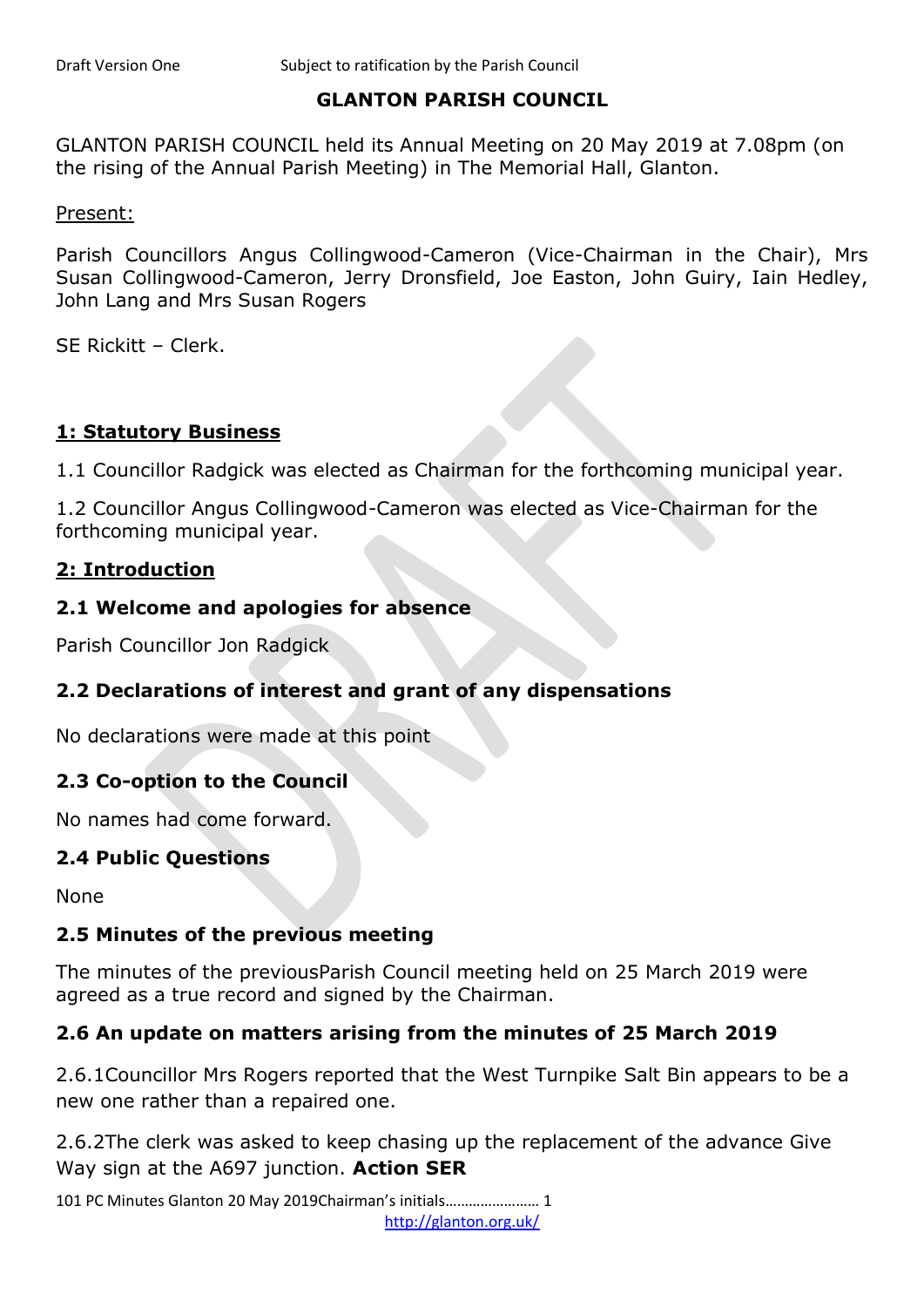2.6.3 The clerk was asked to chase up the NCC Highways Dept. for ideas to improve safety at the Powburn / West Turnpike Junction. **Action SER**

# **3: Items for discussion and potential decisions**

# **3.1 Reports from the County Councillor and the Police**

County Councillor Bridgett was absent. No report had been received from the Police.

# **3.2 Planning**

3.2.1 The Council gave lengthy consideration to*Application 19/01424/FUL - Land West of Heather Cottage Front Street - Construction of one detached dwelling with integral garage, private drive and landscaping.* It was noted that the site already had permission for two dwellings. Councillors resolved that the present application should be supported although considering that landscaping was vital, the current drawings being indicative.

3.2.2 The Council was pleased to note that the application to place a mast in a prominent position at the entrance to the village had been withdrawn and that the Chairman is in correspondence with the applicants to discuss what other locations were available

# **3.3 A Fingerpost Sign**

(1) Councillor Mrs Rogers was placed to report that the Playwell Road sign had now been replaced. There was some discussion about the merits of seeking the removal of the branches masking the sign, some considering that they may protect the sign and others that the sign should be more visible. It was agreed to return to this at the next meeting when Councillors had had the opportunity to view the sign and branches. **Action ALL CLLRS** 

## **3.4The Powburn Road Junction**

See item 2.6.3 – All Councillors had received copies of the email from a Parishioner suggesting a change of priority at the junction and the response from NCC Highways Dept. indicating that this was unlikely to be agreed.

# **3.5 The Village Flag**

Councillors had been circulated with details of the proposed acquisition of a new flag at a cost of £380.00 plus VAT. Whilst agreeing that the Flag needed replacement and was an asset to the Village, Councillors were concerned at the cost and asked that a further quotation be sought before a decision was made at the next meeting. Councillor Dronsfield agreed to do some research for the Council. **Action JD**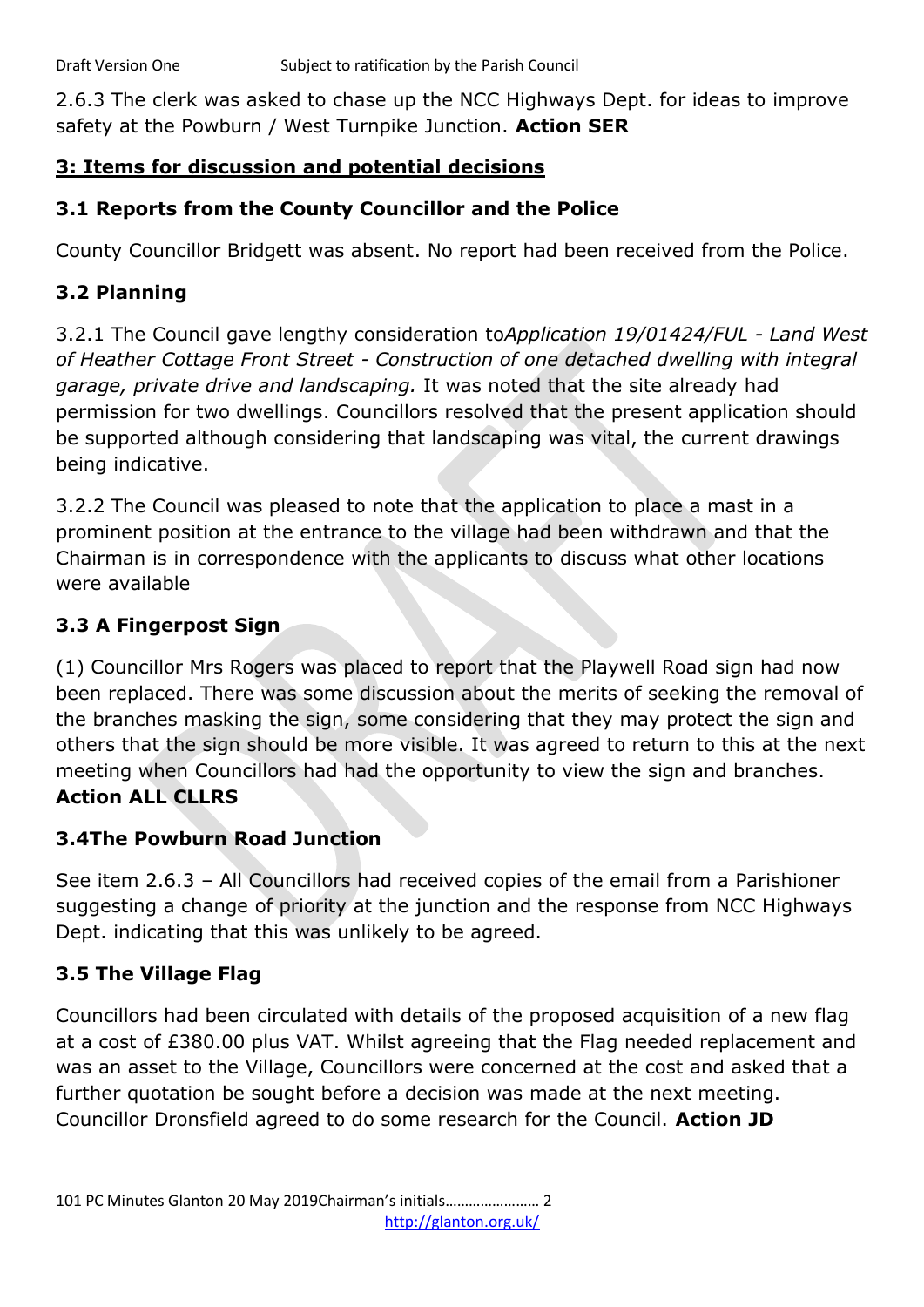## **4: Items for Information**

# **4.1 Forthcoming Village activities**

4.1.1 The Council was advised that the recent fund-raising Coffee Morning had been a success and the usual coffee and lunch clubs were continuing.

4.1.2 With the Glanton Show taking place on 10 August 2019, it was agreed that the village clean-up would be on the weekend of 3 & 4 August and the clerk would request the NCC road sweeper for 5 or 6 August. **Action SER**

## **4.2 Details of any meetings attended by Councillors or the clerk**

There were none to report.

## **4.3 Correspondence received**

The clerk drew various items of correspondence to the attention of Councillors.

## **5: Administration**

## **5.1: Finance**

5.1.1 The Council authorised the following BACS payments

- HMRC PAYE  $(Q1)$  £30.00
- NALC Subscription £73.61

5.1.2 The Council considered the Asset Register and Risk Assessment. With an amendment to the Risk Assessment, these were agreed. Copies of the as amended versions are attached to the signed minutes.

## **5.2: Annual Governance and Accountability Return for 2018/2019**

5.2.1 The Council considered the report of the internal auditor [A copy is attached to the signed minutes]

5.2.2 The Council approved the Annual Governance Statement. [A copy of the draft is attached to the signed minutes]

5.2.3 The Council approved the draft annual accounts for 2018/2019 [A copy of the draft is attached to the signed minutes]

5.2.4 The Council approved the Accounting Statement and the draft Explanation of Variances [Copies are attached to the signed minutes]

5.2.5 The Council confirmed and approved the Certification of Exemption [A copy of the draft is attached to the signed minutes]